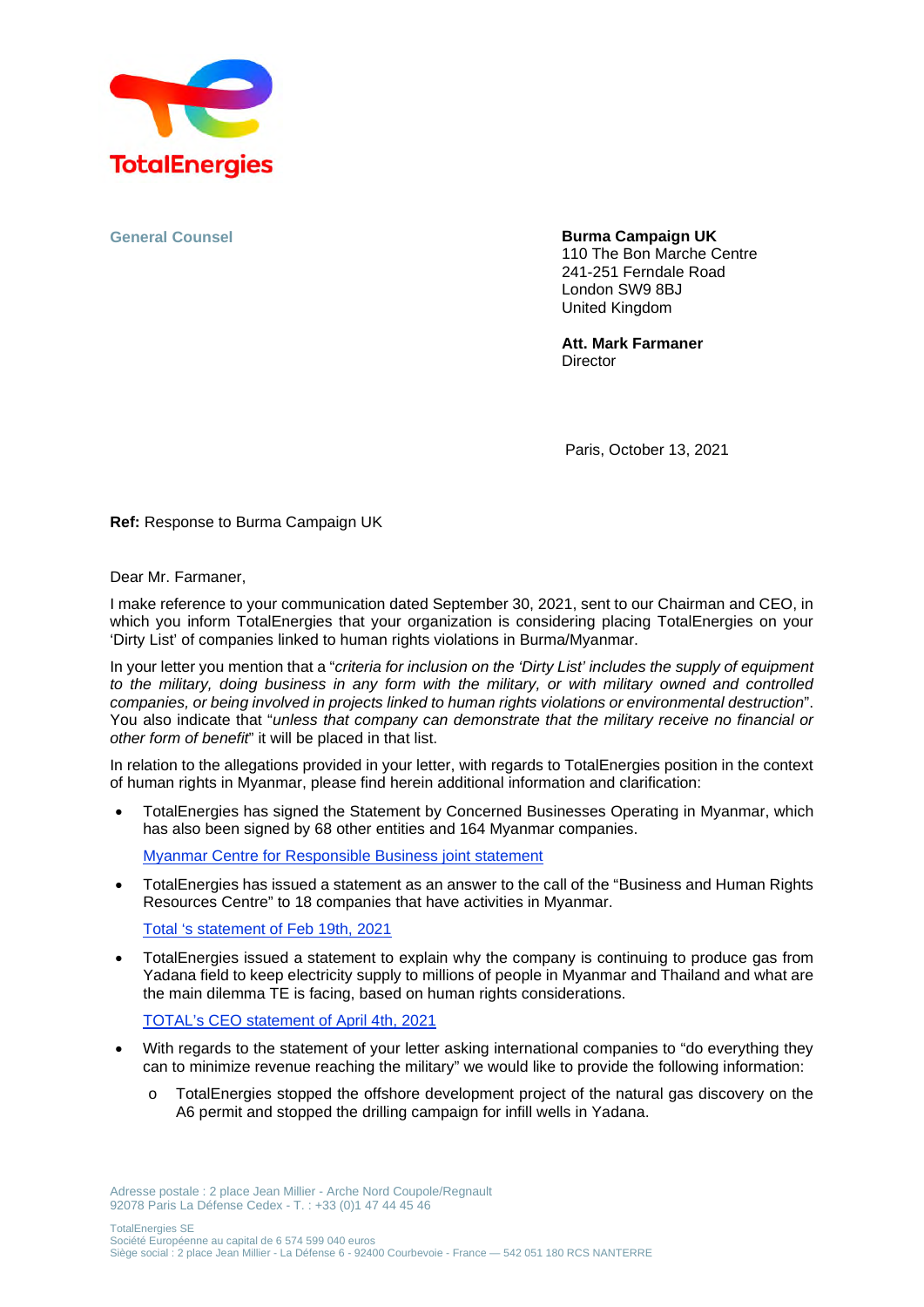Following a joint proposal by TotalEnergies and Chevron, a shareholders' meeting of MGTC (Moattama Gas Transportation Company Limited) held on 12th May 2021 has decided, with effect from 1st April 2021, to suspend all cash distributions by MGTC to its shareholders (Total (31.24%), Chevron (28.26%), PTTEP (25.5%) and MOGE (15%).

https://www.totalenergies.com/media/news/press-releases/myanmar-shareholdersmoattama-gas-transportation-company-limited-vote

The following information is also very much relevant in relation to the assertions contained in your letter, and should, in our opinion, lead you to reconsider your position.

TotalEnergies E&P Myanmar (hereafter "TEP Myanmar"), the subsidiary of TotalEnergies SE operating the Yadana gas field, has recently been conducting business, namely with its stakeholders, as it has ordinarily been doing in the past and has not altered this course since the coup happened. Namely, TEP Myanmar has ordinary course of business relations with MOGE. MOGE has been created by the laws of Myanmar and has been under the sole control of the Myanmar State ever since its inception, without any changes being made between 2016 and 2021, or since 1<sup>st</sup> February 2021 for that matter. As Myanmar's national oil company, MOGE is placed under the supervision of the ministry of energy and electricity, and acts as a regulator for the oil and gas sector. Given that TEP Myanmar operates the Yadana field, it is and has logically been in contact with MOGE for the operational management of our activities. It is worth noting that our exchanges with MOGE occur through MOGE's personnel (and not through any military personnel), most of whom were already in charge before the 1st February 2021 coup.

With regards to payments to the State of Myanmar, most of the revenues accruing to the government of Myanmar come from gas exports and - under the applicable contractual agreements that have not changed since 1st February 2021 - are not paid by TEP Myanmar, but by a Thai company (PTT) that buys the gas. Please also note that tax payments by TEP Myanmar are made to the benefit of the State Treasury as was previously done under the civilian government.

An important thing to remember is that not paying taxes is a crime under local law. We have considered putting the monthly taxes into an escrow account instead of paying them to the Government, but such non-payment would expose our affiliate's management to arrest and imprisonment. This is our first human rights dilemma. What is more, local law but also rules of international public law make it so that TEP Myanmar would be in breach of its domestic and international legal obligations if it were to suspend payments, and more generally if it were to breach the contractual arrangements that bind the various Yadana partners and the State of Myanmar through MOGE namely.

The facts are that in order to close off this source of revenue, TEP Myanmar would actually have to stop producing gas. But this gas is being used to supply electricity to a large population in Yangon. For their part, the Thai authorities have alerted us to the importance of this source of energy, which is vital for their population in the west of the country. It is our belief that our Company currently cannot cut such supply of electricity to millions of people as it would disrupt vital activities such as hospitals, businesses, and generally everyday life. This is our second human rights dilemma.

Even if we did decide to stop production in protest against human rights abuses, we would be putting our employees in a terrible situation by exposing them to forced labor. Having seen the practices of the junta in other economic sectors and given the vital importance of this gas for the generation of power, there is a high risk that the junta would force our employees to produce the gas by forced labor. This is our third human rights dilemma, as our first priority is to ensure the safety and security of our workforce.

These are the reasons why, although we have decided to discontinue our projects and drilling in Myanmar, we are currently continuing to operate the existing Yadana gas production. Not because we want to maintain our production share and related profits (our share of production represents less than 1% of TotalEnergies' whole production), but to guarantee the safety of the people who work for us, for some of them since the beginning in 1992, to protect them from prison or forced labor, and to avoid further worsening the living conditions of the population by depriving millions of electricity.

Resolving these three Human Rights dilemmas by a simplistic switch-off move at the expense of our local employees and the Myanmar population which is already suffering is not the choice we have made.

In addition to the above-mentioned points, and consistently with our statement on last April 4<sup>th</sup>, 2021 (see above), Fondation TotalEnergies has so far, signed "cash contribution agreements" with several